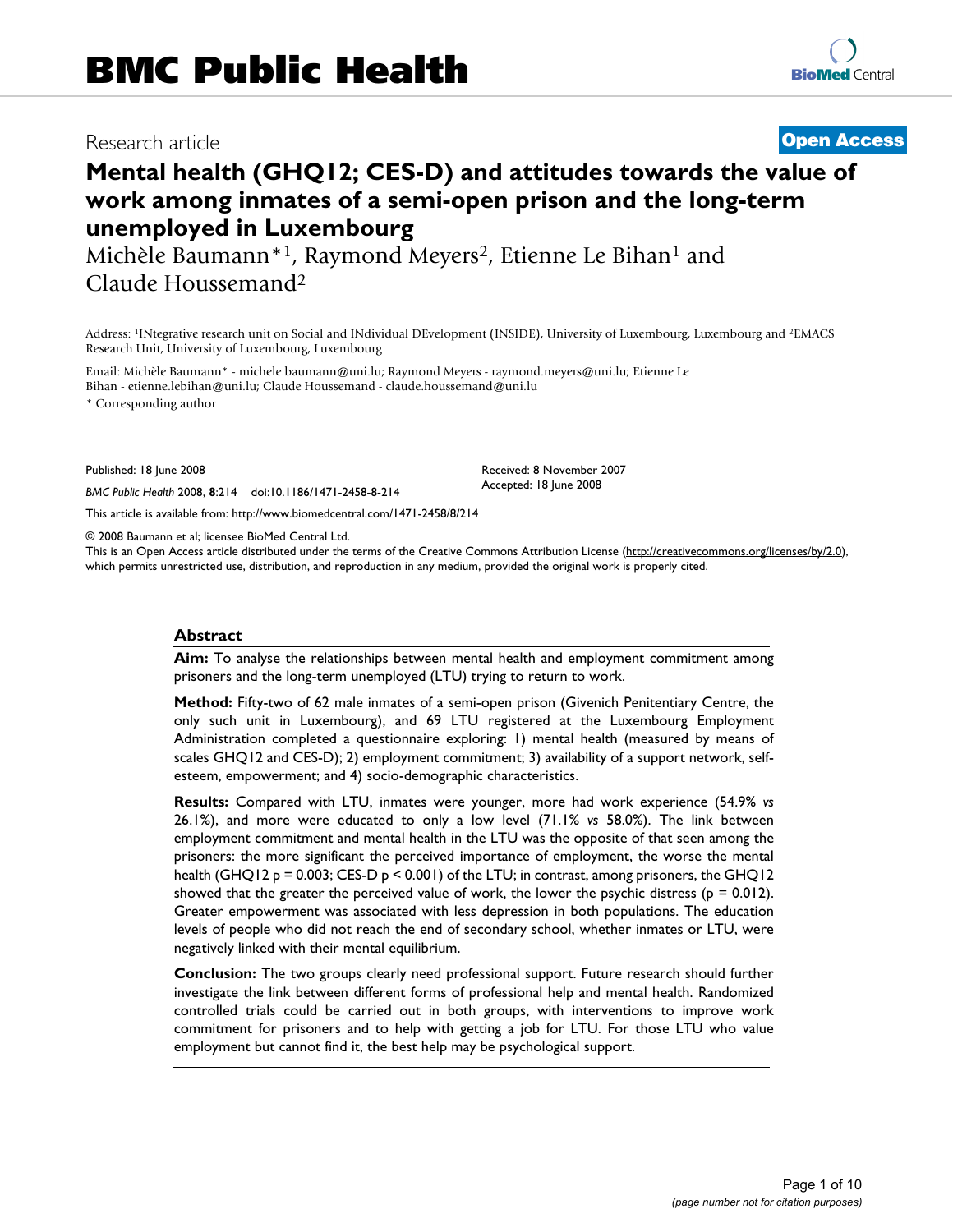# **Background**

Ensuring equality of access to employment among marginalised vulnerable populations is a priority in Europe[1] as is reducing inequality in their access to health care [2]. Fostering positive attitudes towards working for a living has become a key factor in promoting social and professional integration, but are such attitudes predictors of good mental health?

Two studies looking at this question have been performed in the Grand Duchy of Luxembourg. The first involved inmates of the Givenich Penitentiary Centre (GPC), a semi-open prison where the EQUAL-RESET [3] (Economic and Social Reintegration through Education and Work of Detainees) project was initiated. EQUAL-RESET (2005–2008) is part of the EQUAL [4] Community Program, the goal of which is to make prison terms useful by offering inmates education and training, and developing their personal competence and employability. The aim is to help them obtain the skills and motivation to find and maintain employment, and to adapt to the world of work on their release [5].

Factors associated with recidivism and non-reintegration are well documented in the literature. Among the most important are a lack of assurance or self-confidence, a lack of motivation, poor physical and mental health, substance abuse, lack of qualifications, a low level of social skills, limited access to supportive social networks, and stigmatisation linked to being a former prisoner [6-9].

The literature also includes epidemiological studies indicating that mental illness is the most common cause of death in the prison environment [10] and that the rate of mental disorders is higher than in the overall general population [11]. Many observers [12] believe that certain mentally ill people are over-penalised, and incarcerated rather than being admitted to a hospital facility where they really belong. Others emphasise that prison conditions themselves generate psychological difficulties. Indeed, the environment inside a prison, and the rules that govern life there, can be seriously damaging to mental health. Inmates face a number of losses while serving their sentence. They must simultaneously deal with the loss of resources (lodging, employment), relationships (family, friends), and familiarity with daily life. This affects not only their physical health, but also, crucially, their mental balance. The two mechanisms are not, of course, mutually exclusive.

Finally, looking after mental health has always been an underdeveloped aspect of healthcare provision. In the prison environment this is even more the case – one only has to compare the health services offered to European citizens with those offered to prisoners [10].

The second study that was carried out in Luxembourg involved people registered as long-term unemployed (LTU) at the ADministration of EMployment (ADEM). The goals were to develop a tool that would improve our ability to identify people at high risk of becoming LTU, and to make recommendations to the Ministry of Labour in order to increase the psychological and social support they receive – a measure recommended within the National Action Plan in favour of employment.

The deleterious effect of unemployment on well-being is widely recognised. Being unemployed is described in many studies as resulting in a lack of power over one's own life [13]. Accordingly, finding employment is considered to have the potential to help improve mental health, particularly for people with psychiatric problems [14]. A recent meta-analysis showed that the duration of unemployment affects mental health, even if psychological problems do not lead to behaviour that interferes with a return to work [15]. Lack of psychological well-being does not seem to be an obstacle to searching for and obtaining employment. However, the longer the period of inactivity, the less immediately employable the person becomes. Someone who considers work an important aspect of his or her life (someone with so called '*employment commitment*'), is likely to search more actively for employment and may find it more easily. However, trying to find work and failing increases the risk of a decline in mental health [16].

This raises the vital question of the cumulative role of determining factors in the development of social inequalities with respect to health [17]. It is reasonable to postulate that the effect of an event such as imprisonment or unemployment will be greater and more serious in a group already facing disadvantages in health care and, *vice versa*, that the effect of health problems will be greater when the individual faces social disadvantage. In other words, social circumstances and physical characteristics can predict vulnerability to future difficulties [18]. The financial and psychological instability that accompanies negative life events may reveal or revive latent weaknesses that otherwise do not appear and do not affect health. For example, a psychological fragility that causes no inconvenience when a person's working life is stable may deteriorate to the point of depression; similarly, a physical fragility may worsen to the point of sickness. Unemployment affects health only in conjunction with other aspects (family, medical, social) of that person's history [19].

Given the dearth of literature on attitudes towards work and psychological well-being among people at the margins of the labour market, we decided to look at the psycho-socio-economic characteristics of a group of LTU registered for one year at an employment agency (rather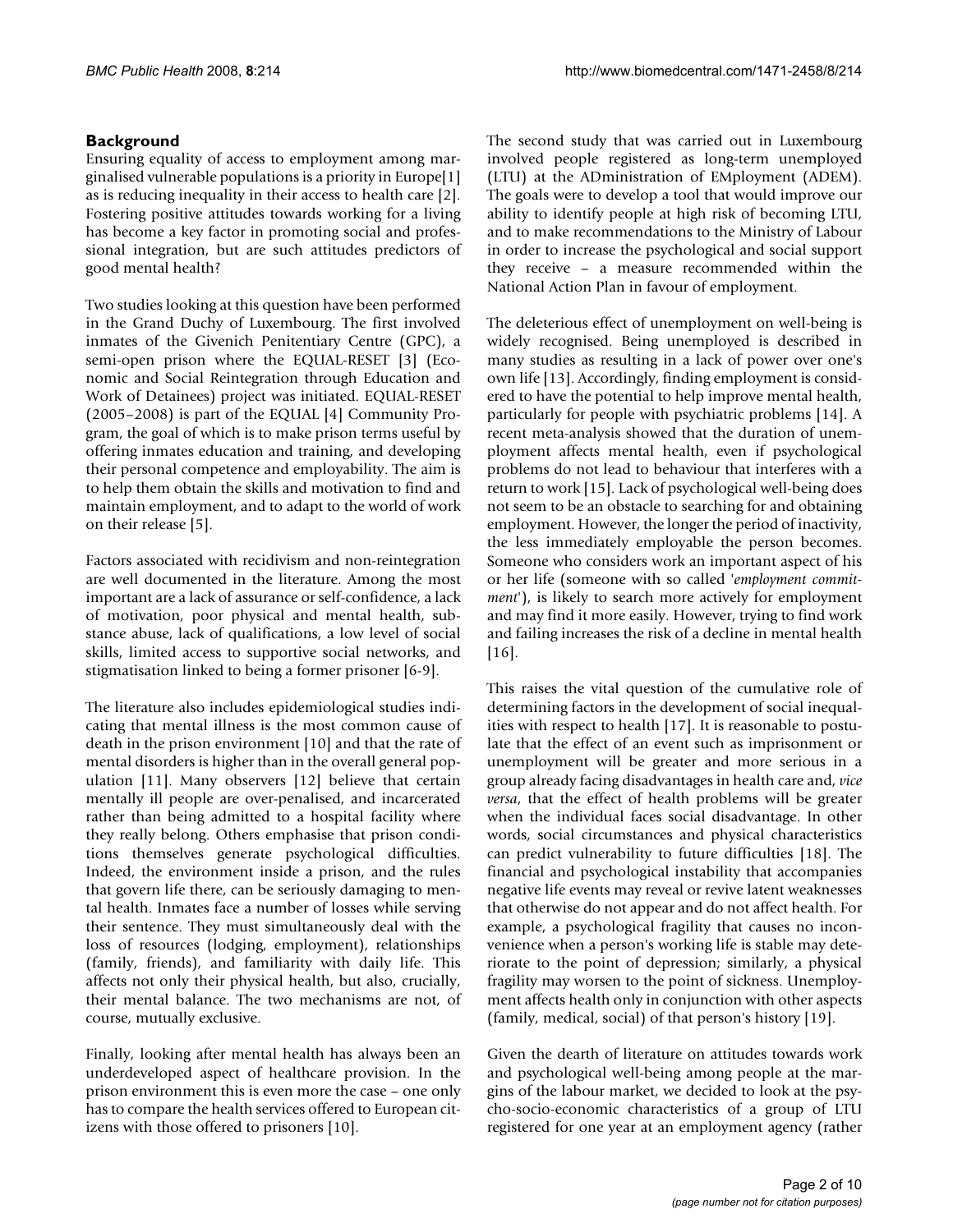than a random group of the unemployed). The study of this issue within two populations – prison inmates and LTU – seemed promising. Better knowledge of the interaction of the factors relevant to mental health and employment can be expected to help the people responsible for social policies and public health to develop improved tools to promote social integration.

Our objective was to analyse and compare the following among prisoners and LTU trying to return to employment: 1) socio-demographic characteristics; 2) mental health; 3) perceived importance of employment; and 4) availability of a support network, self-esteem, and empowerment.

# **Methods**

# *Samples*

Of the 62 prisoners present at the time of the survey (all of whom were men), 52 volunteered to participate. The LTU surveyed were part of a cohort of 384 newly unemployed people (all from Luxembourg), who had been followed since registration. All 127 still unemployed after exactly one year were invited by letter to participate, and 69 (54.3%: 26 women and 43 men) volunteered and were included in the study.

# *Ethics*

Participants were informed of the aims of each study and told that results would be published anonymously.

# *Methods*

Both groups completed the same instruments. The prison inmates responded to a questionnaire in French or German (those who asked for help had a researcher read the questions and fill in the form). LTU were given a computerised self-administered questionnaire with a choice of language (French, German or Portuguese). At the beginning of the session, a researcher stayed in the room to give instructions and answer technical questions. No computer knowledge was required, as responses were made using a touch-sensitive screen rather than a keyboard or mouse.

# *Measurement instruments*

Data were collected on four groups of variables:

# *a) Socio-demographic characteristics*

Age, sex, nationality, marital status, dependants, employment situation of the spouse, level of education, work experience, number of hours of further education, current and desired professional status, plus self-estimated state of health (feeling unwell or not).

# *b) Mental health*

- *Psychological distress* was measured with the 12-item General Health Questionnaire (GHQ12) [20], a very widely used scale validated in several languages, including French, German and Portuguese (all of which were used in this study). It allows for identification of minor psychiatric and psychological problems as well as a general lack of well-being. Example items: "Have you recently been able to concentrate on whatever you're doing?"; «Have you recently lost much sleep over worry?" The internal consistency of the scale is in the 0.80 to 0.90 range, depending on the study. There were four possible responses to each question  $(0-1-2-3)$ , as in a Likert scale). The higher the total number of points scored, the worse the mental state.

- *Depression* was evaluated with CES-D, a widely used 20 item scale validated by the Centre for Epidemiological Studies [21]. Example items: "During the last week, I felt hopeful about the future", "During the last week, I thought my life had been a failure". We used the already validated French [22] and Portuguese [23] versions but had to produce a German version translated by a native speaker and back-translated for validation. Four possible responses to each item were given, the higher the score, the worse the depressive state.

#### *c) Employment commitment*

The importance of employment to the respondent was assessed using a scale of 16 items, each with five possible responses. Example items: "I feel I have a goal in life when I work;" "For me, work is not so important". Our French version was translated into German and Portuguese by native speakers and back-translated for verification. The internal consistency of the scale was evaluated on a random sample of the unemployed  $(N = 384)$ ; Cronbach's alpha (0.82) justified the calculation of a global score – the higher the score, the greater the perceived importance of work [24].

#### *d) Associated variables*

- *Social support network* was assessed in terms of the number of people available to provide help, using an adapted version of the Social Support Questionnaire by Sarasson (SSQ-6 items) [25]. Instead of listing the initials of people who could possibly provide support, respondents were asked only for the number. Example items: "How many people can you really count on to be dependable when you need help?", "With how many people can you totally be yourself?".

- *Self-esteem* was measured using the Rosenberg Self-Esteem Scale, a 10-item scale validated in many languages, for example English [26], French [27], Portuguese and German [28]. We produced the Portuguese version, which was translated by a native speaker and back-translated for validation. The scale considers the overall perception a person has of his or her own value. Responses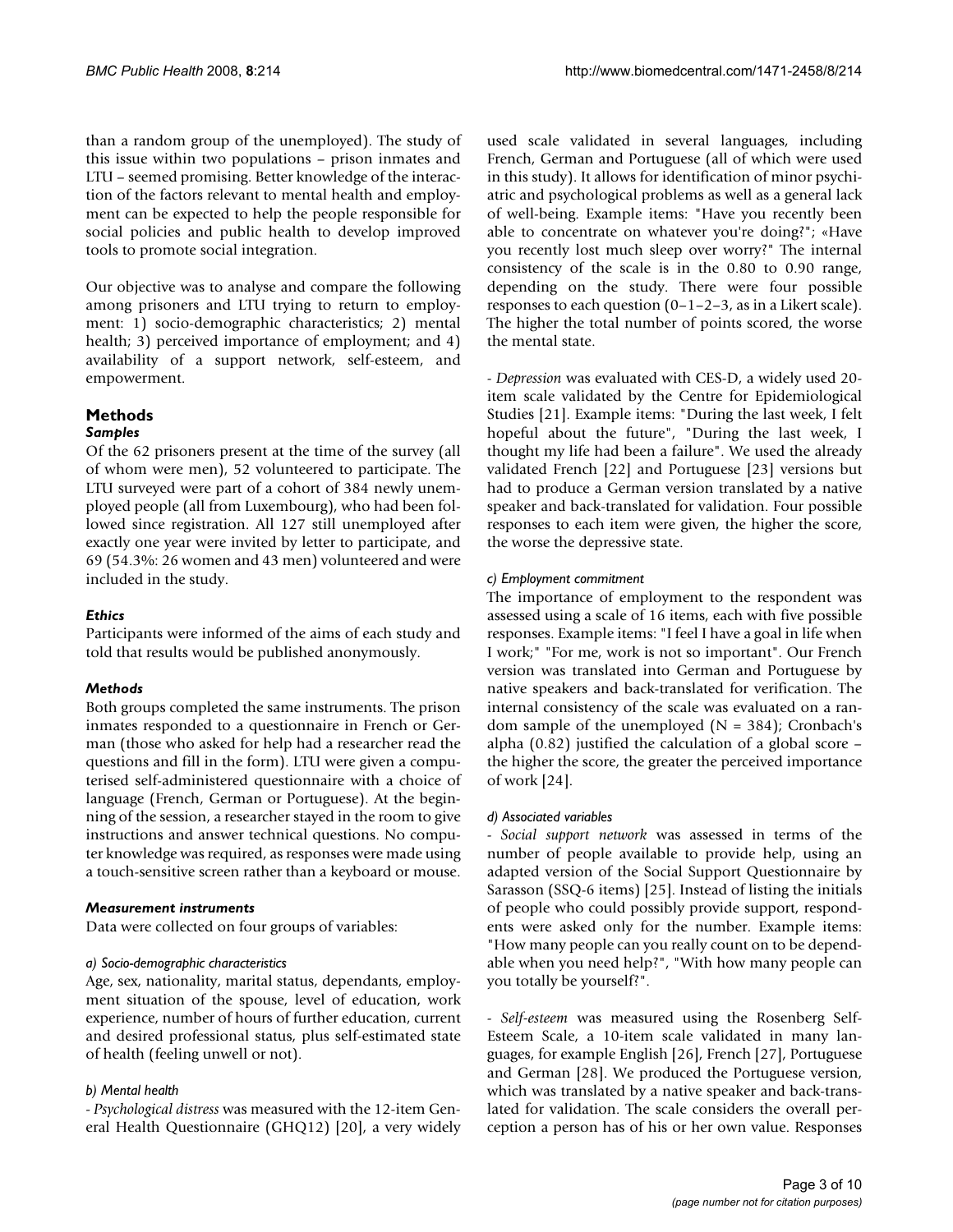are in four areas, and the higher the score, the greater the self-esteem. Example items: "I feel that I have a number of good qualities", "I am able to do things as well as most other people". A recent study using the scale in 53 countries reported internal consistency, as assessed with Cronbach's alpha, mainly in the 0.70 to 0.90 range, with an overall mean of 0.80 [29].

- *Empowerment*, an individual's ability to take control of his or her life and be independent, was measured by means of the *Decision-Making Empowerment Scale*[30]. Five factors (*self-esteem-self-efficacy*, *power-powerlessness*, *community activism and autonomy*, *optimism and control over the future*, *righteous anger*) were identified through factor analysis [30] and used in our study. Items were assessed on a four-point scale; the higher the score, the more empowered the respondent. Example items: "Usually, I feel alone", "People have a right to make their own decisions, even if they are bad ones". The original study showed a high level of internal consistency, with a Cronbach's alpha of 0.86 [30]. The American English version was translated into French, German and Portuguese by native speakers and back-translated for verification.

# *Statistical analysis*

For each variable, the two groups were compared by means of Chi-square tests and Student's t-tests. We performed power calculations for 5- or 10-point differences on a 0 to 100 scale for the Student's t-tests, and for small and medium effect size (respectively 0.1 and 0.3) for the Chi-square tests [31]. We also estimated the observed power for these tests. All power calculations were done for a type I error of 0.05. The influence on mental health of attitudes related to work was explored by means of separate multiple regressions for the two groups (one for the GHQ12 and one for the CES-D) in which the other variables were taken into consideration. A moderated regression with inmates and LTU as the categorical variable was carried out to compare the slope parameters.

# *Preliminary statistical control for the sex variable*

The sample of prisoners comprised only men, whereas 26 of the LTU (37.9%) were women. To detect potential bias in the analysis, we compared all variables in unemployed men and women. No significant differences were observed (results available on request), suggesting that gender is not an issue here, and justifying its absence as a factor in the analysis.

# **Results**

# *Socio-demographic characteristics (Table 1)*

The prison inmates were a younger population than the LTU, with over-representation of the 25–34 age-group (49.0% *vs* 13.6%, respectively). The majorities of both groups were not natives of Luxembourg, and had no

spouse or dependants. Approximately 20% considered themselves to be in poor health. A greater proportion of prisoners had experience of being employed for more than 24 months (54.9% *vs* 26.1%). Individuals with lower levels of school education were over-represented in this group (55.8%), whereas LTU were distributed more or less equally among the three levels of education – lower, average and higher. Among the prisoners, 71.1% (*vs* 58.0% of LTU) had no further education. Of those who had, 28.9% had received less than 400 hours of training (*vs* 42.0% of LTU). Fewer had a driver's licence (46.2% *vs* 67.7% of LTU). Three-quarters of prisoners (75.6%) planned to find future employment as labourers, compared with only 38.5% of LTU; 19.5% *vs* 44.2%, respectively, were looking for a subordinate role, and 4.9% *vs* 17.3% aspired to a management position.

Power calculations showed that the probabilities of getting significant results at the 5% level with our sample sizes were satisfactory for a medium effect size (from 0.799 to 0.91) but would probably fail to detect a small effect (probabilities from 0.131 to 0.196). The observed power for the non-significant tests ranged from 0.073 to 0.275, which means that we cannot state with reasonable certainty that there is no difference between the inmates and the LTU with regard to those socio-demographic variables.

# *Mental health, psychological and sociological profiles of inmates and LTU (Table 2)*

The mental health of prisoners and of LTU was similarly low in terms of psychological distress as measured using the GHQ12, or the CES depression scale, although the dimension "lack of well-being" in the CES-D was significantly higher among the LTU ( $p = 0.043$ ). Prisoners had, on average, higher self-esteem than did unemployed people ( $p = 0.001$ ). The same was true of empowerment ( $p <$ 0.001), particularly the dimensions concerning selfesteem/self-efficacy (p < 0.001), community activism and autonomy ( $p < 0.001$ ), and optimism and control over the future ( $p < 0.001$ ).

Probabilities of results being significant at the 5% level if the absolute value of the true difference was 5 points were lower than 0.5 with the exception of the empowerment scale. These probabilities became much more satisfactory, in most cases, when there was a 10-point difference (ranging from 0.595 to 0.999). As for the socio-demographic variables, we found low power for non-significant tests (from 0.05 to 0.455) suggesting that we cannot conclude that prisoners and LTU differ with regard to those characteristics.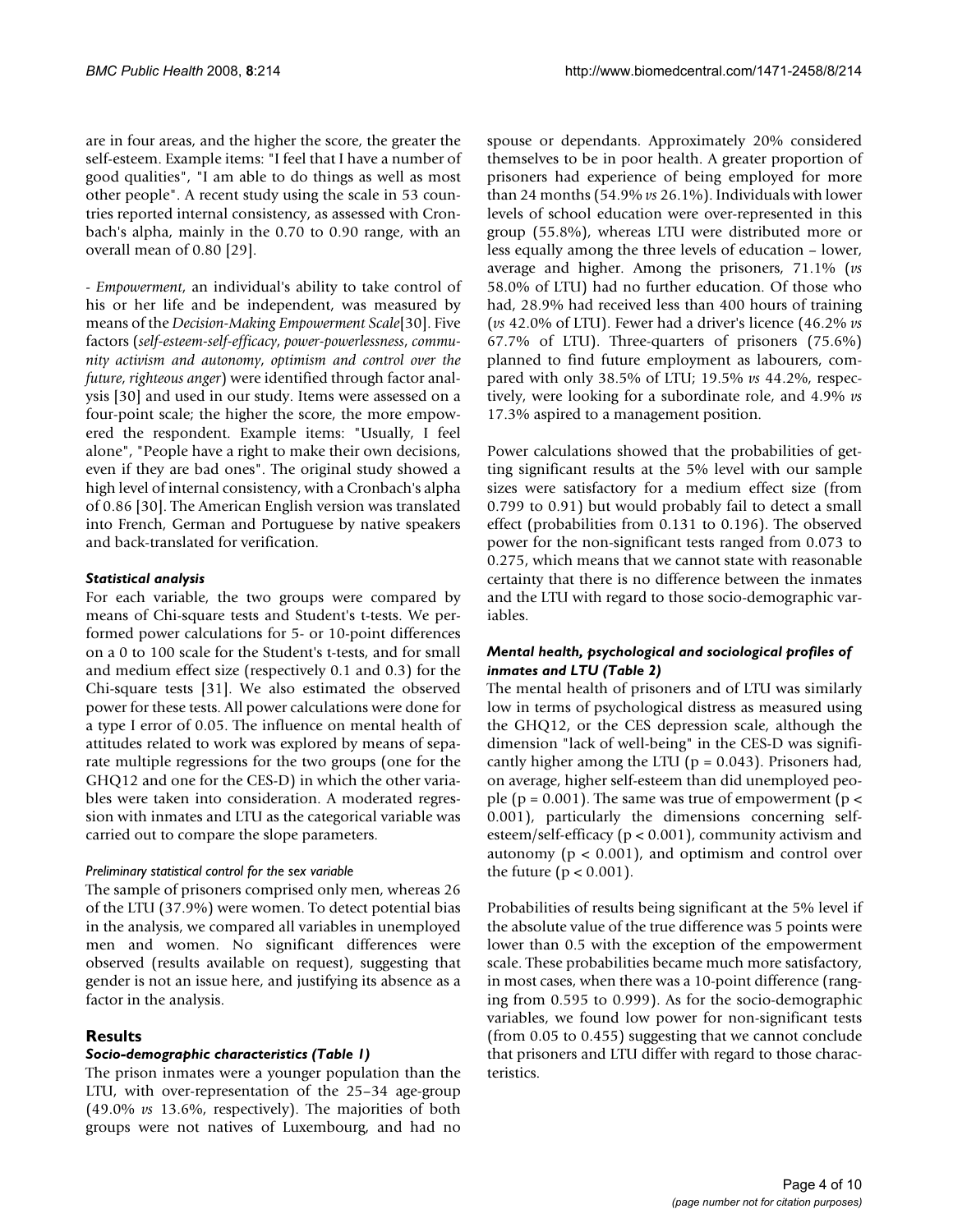|                                |               | Unemployed $(N = 69)$<br>Prison inmates $(N = 52)$ |       | P <sup>1</sup> | $I - \beta^2$<br>$ES3 = 0.1$ | $I - \beta$<br>$ES = 0.3$ | $I - \beta$<br>Obs <sup>4</sup> |
|--------------------------------|---------------|----------------------------------------------------|-------|----------------|------------------------------|---------------------------|---------------------------------|
|                                |               | %                                                  | %     |                |                              |                           |                                 |
| Age                            | $15 - 24$     | 31.8                                               | 21.6  | < 0.001        | 0.131                        | 0.799                     | 0.961                           |
|                                | $25 - 34$     | 13.6                                               | 49.0  |                |                              |                           |                                 |
|                                | $35 - 44$     | 24.2                                               | 15.7  |                |                              |                           |                                 |
|                                | 45 or more    | 30.3                                               | 13.7  |                |                              |                           |                                 |
| Native of Luxembourg           | Yes           | 30.3                                               | 40.8  | 0.331          | 0.196                        | 0.910                     | 0.227                           |
|                                | No            | 69.7                                               | 59.2  |                |                              |                           |                                 |
| Dependants                     | <b>No</b>     | 51.5                                               | 59.6  | 0.489          | 0.196                        | 0.910                     | 0.146                           |
|                                | Yes           | 48.5                                               | 40.4  |                |                              |                           |                                 |
| Situation of the spouse        | No spouse     | 53.8                                               | 63.3  | 0.322          | 0.152                        | 0.849                     | 0.275                           |
|                                | Working       | 30.8                                               | 18.4  |                |                              |                           |                                 |
|                                | Not working   | 15.4                                               | 18.4  |                |                              |                           |                                 |
| Sex                            | Female        | 37.9                                               | 0.0   |                |                              |                           |                                 |
|                                | Male          | 62.1                                               | 100.0 |                |                              |                           |                                 |
| Married or co-habiting         | Yes           | 49.3                                               | 39.2  | 0.363          | 0.196                        | 0.910                     | 0.200                           |
|                                | No            | 50.7                                               | 60.8  |                |                              |                           |                                 |
| Considers self to be unwell    | Yes           | 21.2                                               | 18.0  | 0.846          | 0.196                        | 0.910                     | 0.073                           |
|                                | No            | 78.8                                               | 82.0  |                |                              |                           |                                 |
| Level of education             | Lower level   | 34.5                                               | 55.8  | 0.009          | 0.152                        | 0.849                     | 0.841                           |
|                                | Average level | 36.2                                               | 36.5  |                |                              |                           |                                 |
|                                | Higher level  | 29.3                                               | 7.7   |                |                              |                           |                                 |
| No. hours of further education | None          | 58.0                                               | 71.1  | 0.033          | 0.152                        | 0.849                     | 0.726                           |
|                                | Less than 400 | 29.0                                               | 8.9   |                |                              |                           |                                 |
|                                | 400 or more   | 13.0                                               | 20.0  |                |                              |                           |                                 |
| Experience of working (months) | None          | 42.0                                               | 11.8  | < 0.001        | 0.152                        | 0.849                     | 0.962                           |
|                                | Less than 24  | 31.9                                               | 33.3  |                |                              |                           |                                 |
|                                | 24 or more    | 26.1                                               | 54.9  |                |                              |                           |                                 |
| Occupational status sought     | Management    | 17.3                                               | 4.9   | 0.002          | 0.152                        | 0.849                     | 0.969                           |
|                                | Employee      | 44.2                                               | 19.5  |                |                              |                           |                                 |
|                                | Labourer      | 38.5                                               | 75.6  |                |                              |                           |                                 |
| Driving licence                | Yes           | 67.7                                               | 46.2  | 0.031          | 0.196                        | 0.910                     | 0.667                           |
|                                | No            | 32.3                                               | 53.8  |                |                              |                           |                                 |

#### **Table 1: Socio-demographic characteristics of the unemployed and of prison inmates.**

1p: Significance level of Chi square test; 21-β: Power of the Chi square test for given effect size; 3ES: Effect size; 41-β Obs: Observed power of the Chi square test.

#### *Comparisons between our results (GHQ12, CES-D and self-esteem) and the literature*

GHQ12 scores in prisoners (mean (M) men 47.8, standard deviation (SD) 10.3) and LTU (men: M 44.2, SD 22.6; women: M 42.6, SD 20.5) revealed greater psychological distress than was observed in a random population of British people (men: M 28.3, SD 12.6; women: M 31.9, SD 14.1) [32]. Similarly, CES-D scores among prisoners (M 32.2, SD 1.2) and LTU (M 32.4, SD 19.1) were higher than in a study performed in a general population in Portugal (M 23.2, SD 16.8) [23].

Comparing the present self-esteem results with those in the literature [29], we found that the unemployed had lower scores (M 65.5, SD 17.5) than did populations in Germany (M 72.4, SD 15.7) and Portugal (M 71.0, S.D15.5). The prisoners' self-esteem was lower (M 75.6, SD 16.1) than that of LTU, but higher than among the general population in France (M 66.2, SD 13.9) and Belgium (M 65.5, SD17.6).

We performed Student's t tests to compare the above with the literature. All differences were highly significant (p < 0.001).

#### *Relationships between attitudes to work and mental health (Tables 3, 4 and 5)*

The results of the two models of multiple regression, with which we attempted to explain differences in the two variables of mental health (GHQ12 psychological distress and CES-depression), explained respectively 59.3% and 77.2% of the variance (adjusted R-square) among the unemployed, but only 18.4% and 26.1% among prison inmates. Thus, the models provided stronger explanations for the mental health of the unemployed than for that of prisoners. The model of moderated regression explained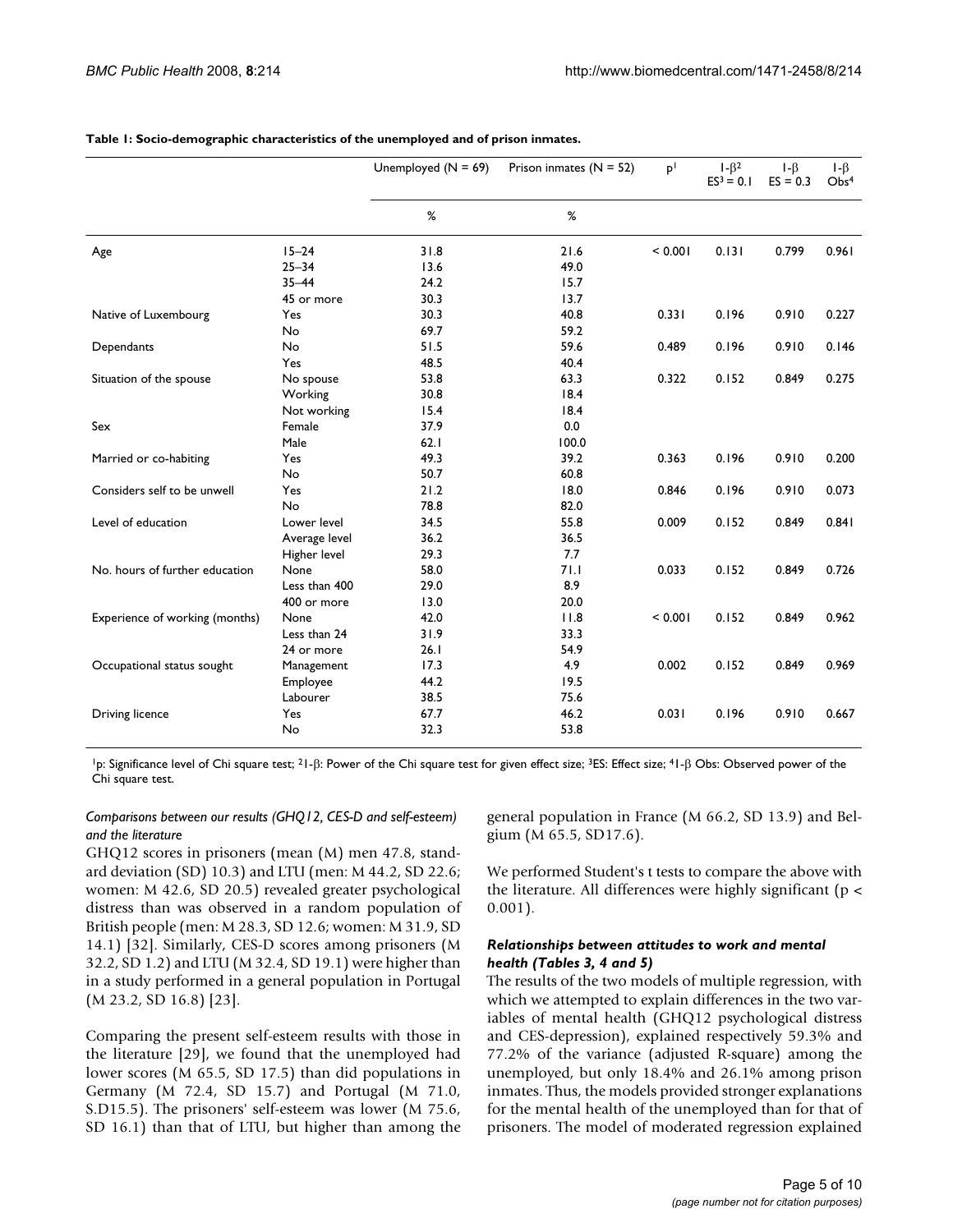|                                                        | Unemployed $(N = 69)$ |                 |      | Prison inmates $(N = 52)$ | P <sup>1</sup> | $I - \beta^2$<br>$ \Delta ^3 = 5$ | $l - \beta$<br>$ \Delta  = 10$ | $I - \beta$<br>Obs <sup>4</sup> |
|--------------------------------------------------------|-----------------------|-----------------|------|---------------------------|----------------|-----------------------------------|--------------------------------|---------------------------------|
|                                                        | M <sup>5</sup>        | SD <sup>6</sup> | M    | SD                        |                |                                   |                                |                                 |
| General Health Questionnaire score [0-100]             | 43.2                  | $[21.4]$        | 47.8 | [10.3]                    | 0.154          | 0.400                             | 0.927                          | 0.349                           |
| Depression: Global score [0-100]                       | 32.4                  | $[19.1]$        | 32.2 | $[17.2]$                  | 0.953          | 0.318                             | 0.844                          | 0.050                           |
| - factor: Interpersonal difficulties [0-100]           | 20.5                  | [23.8]          | 22.4 | [24.7]                    | 0.669          | 0.200                             | 0.606                          | 0.071                           |
| - factor: Depressive mood [0-100]                      | 29.0                  | [23.3]          | 28.9 | [19.7]                    | 0.985          | 0.242                             | 0.711                          | 0.050                           |
| - factor: Lack of well-being [0-100]                   | 48.7                  | [23.9]          | 39.9 | [22.5]                    | 0.043          | 0.214                             | 0.644                          | 0.533                           |
| - factor: Recovery [0-100]                             | 30.0                  | [19.1]          | 34.5 | [22.8]                    | 0.244          | 0.252                             | 0.732                          | 0.210                           |
| Self-esteem [0-100]                                    | 65.5                  | $[17.5]$        | 75.6 | [16.1]                    | 0.001          | 0.363                             | 0.896                          | 0.904                           |
| Social network; availability of social support [0-100] | 42.4                  | [24.3]          | 50.8 | [24.8]                    | 0.068          | 0.196                             | 0.595                          | 0.455                           |
| Importance of professional role [0-100]                | 73.8                  | [14.9]          | 78.0 | [15.3]                    | 0.130          | 0.434                             | 0.948                          | 0.329                           |
| Empowerment [0-100]                                    | 62.1                  | $[12.2]$        | 69.8 | [8.8]                     | < 0.001        | 0.730                             | 0.999                          | 0.977                           |
| - factor:: Self-esteem/self-efficacy [0-100]           | 70.9                  | [19.1]          | 82.7 | $[12.5]$                  | < 0.001        | 0.401                             | 0.928                          | 0.981                           |
| - factor: Power-powerlessness [0-100]                  | 47.9                  | [13.4]          | 46.3 | [17.8]                    | 0.566          | 0.410                             | 0.934                          | 0.087                           |
| - factor: Community activism and autonomy [0-100]      | 73.9                  | [14.7]          | 83.8 | [13.9]                    | < 0.001        | 0.473                             | 0.966                          | 0.964                           |
| - factor: Optimism and control over future [0-100]     | 61.6                  | [16.4]          | 77.7 | [14.9]                    | < 0.001        | 0.407                             | 0.932                          | 1.000                           |
| - factor: Righteous anger [0-100]                      | 45.0                  | $[12.6]$        | 45.8 | [22.0]                    | 0.805          | 0.345                             | 0.877                          | 0.057                           |

**Table 2: Mental health, psychological and sociological profiles of prison inmates and of the unemployed.**

<sup>1</sup>p: Significance level of Student's t-test; <sup>2</sup>1-β: Power of Student's t-test for given absolute value of the difference; <sup>3</sup>|Δ|: Absolute value of the difference; 41-β Obs: Observed power of the Student's t-test; 5M: Mean; 6SD: Standard deviation.

52.5% and 58.4% of the variance of the GHQ12 and of the CES-D scores, respectively.

The link between employment commitment and mental health differed between the two populations: among the LTU, the more significant the perceived importance of employment, the worse a person's mental health (GHQ12  $p = 0.003$ ; CES-D  $p < 0.001$ ). In contrast, among prisoners, the GHQ12 showed that the greater the work commitment, the lower the psychic distress ( $p = 0.012$ ). The estimated difference between these two parameters was 0.76 [0.37; 1.14] and differed significantly from zero ( $p <$ 0.001). We also observed another interesting differential effect on empowerment: the greater the empowerment of LTU, the less likely they were to be depressed ( $p < 0.001$ ), whereas empowerment did not seem to be associated with depression among inmates ( $p = 0.752$ , LTU – inmates difference:  $-0.72$   $[-.43; -0.02]$ ,  $p = 0.045$ ). The greater the selfesteem, the better the psychological state of both the unemployed (GHQ12  $p = 0.013$ ; CES-D  $p = 0.01$ ) and prison inmates (GHQ12  $p = 0.037$ ). Availability of a social support network had no significant effect in either group.

Among the prisoners, a lower level of education (compared with a higher level) contributed to depression (10.4/100 points for the CES-D score) whereas an average education was associated with a lower depression score (p

= 0.022). LTU educated to an average level had better mental health than those educated to a lower or higher level (GHQ12  $p = 0.017$ ; CES-D  $p = 0.026$ ). Having little work experience (GHQ12  $p = 0.04$ ) and feeling unwell (GHQ12  $p = 0.005$ ) were linked to psychological distress  $(15.7/100 \text{ points more, on average}).$ 

#### **Discussion**

Prison inmates and LTU are psychologically vulnerable populations at the margins of the labour market. The GHQ12 data presented here reveal psychological fragility and depressed states among prison inmates. The overall socio-demographic profiles of the two groups differed: the socio-professional level of prisoners was lower than that of the LTU; they were younger, less educated, fewer had a driver's licence, and fewer had received further education, more had over 24 months of work experience and planned to seek employment as a labourer. The principal finding of this study was that although our two samples had similar mental health, work commitment was associated in opposite ways with psychological well-being.

Among the prison inmates, employment commitment predicted well-being. In contrast, greater perceived value of work among the unemployed was linked with worse mental health. In short, the factor which was linked to better mental health of the first group was associated with worse mental health of the second. The more employ-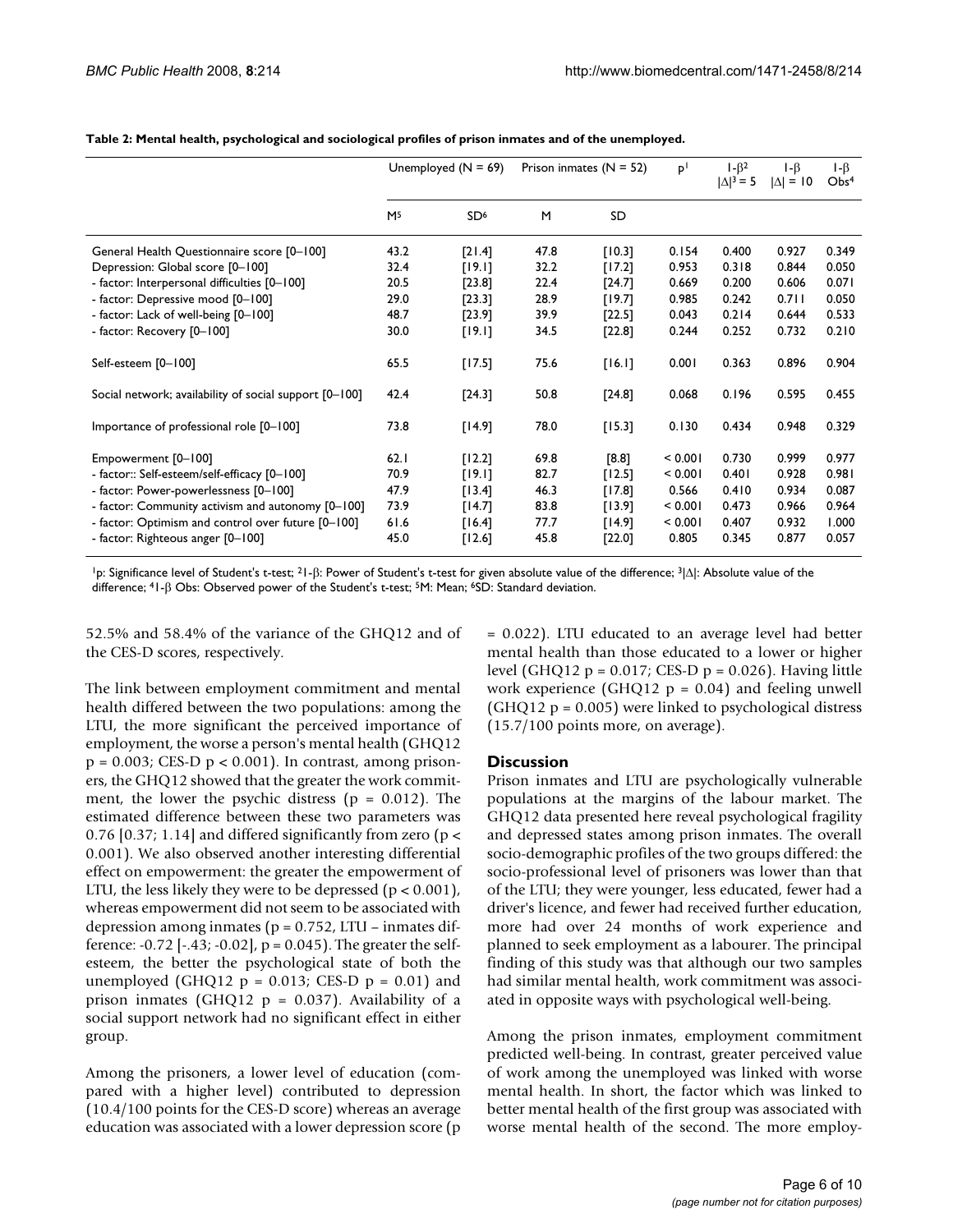|                                    |                                                   |                        | General Health Questionnaire [0-100] |                       |                          |                 | CES-Depression [0-100] |             |                             |                |                |         |
|------------------------------------|---------------------------------------------------|------------------------|--------------------------------------|-----------------------|--------------------------|-----------------|------------------------|-------------|-----------------------------|----------------|----------------|---------|
|                                    |                                                   |                        | b <sup>1</sup>                       | L952                  | U953                     | SE <sup>4</sup> | p <sup>5</sup>         | $\mathbf b$ | L95                         | U95            | <b>SE</b>      | P       |
| <b>Prison inmates</b>              | Intercept                                         |                        | 81.4                                 | 46.8                  | 116.0                    | 17.0            | < 0.001                | 63.9        | 9.3                         | 118.6          | 26.9           | 0.023   |
| - employment<br>commitment         | Perceived importance of<br>work                   |                        | $-0.28$                              | $-0.50$               | $-0.07$                  | 0.11            | 0.012                  | $-0.02$     | $-0.36$                     | 0.32           | 0.17           | 0.923   |
| - socio-psychological<br>variables | Empowerment                                       |                        | 0.23                                 | $-0.17$               | 0.63                     | 0.19            | 0.244                  | $-0.10$     | $-0.72$                     | 0.53           | 0.31           | 0.752   |
|                                    | Self-esteem                                       |                        | $-0.24$                              | $-0.47$               | $-0.02$                  | 0.11            | 0.037                  | $-0.11$     | $-0.47$                     | 0.26           | 0.18           | 0.557   |
|                                    | Social network; availability of<br>social support |                        | $-0.06$                              | $-0.22$               | 0.09                     | 0.08            | 0.426                  | $-0.19$     | $-0.43$                     | 0.06           | 0.12           | 0.136   |
| - socio-demographic<br>variables   | Age                                               | $15 - 24$              | 0                                    | $\sim$                | $\blacksquare$           | $\blacksquare$  | 0.993                  | 0           | $\mathcal{L}_{\mathcal{A}}$ | $\overline{a}$ | $\blacksquare$ | 0.473   |
|                                    |                                                   | $25 - 34$              | $-0.50$                              | $-9.1$                | 8.1                      | 4.2             |                        | 3.2         | $-10.4$                     | 16.7           | 6.7            |         |
|                                    |                                                   | $35 - 44$              | $-1.4$                               | $-12.3$               | 9.4                      | 5.3             |                        | $-7.7$      | $-24.9$                     | 9.5            | 8.4            |         |
|                                    |                                                   | 45 or more             | 0.01                                 | $-11.0$               | 11.1                     | 5.4             |                        | $-3.6$      | $-21.1$                     | 13.8           | 8.6            |         |
|                                    | <b>Educational level</b>                          | Lower level            | 0                                    | $\mathbf{r}$          | $\sim$                   | $\sim$          | 0.147                  | $\mathbf 0$ | $\sim$                      | $\sim$         | $\sim$         | 0.022   |
|                                    |                                                   | Average level          | 4.4                                  | $-2.8$                | 11.6                     | 3.5             |                        | $-16.4$     | $-27.8$                     | $-5.0$         | 5.6            |         |
|                                    |                                                   | Higher level           | 11.9                                 | $-0.84$               | 24.7                     | 6.3             |                        | $-10.4$     | $-30.5$                     | 9.8            | 9.9            |         |
|                                    | Duration of work experience                       | None                   | 0                                    | $\tilde{\phantom{a}}$ | $\omega$                 | $\omega$        | 0.157                  | 0           | ä,                          | $\mathbf{r}$   | $\omega$       | 0.922   |
|                                    |                                                   | Less than 24<br>months | $-10.5$                              | $-21.6$               | 0.63                     | 5.5             |                        | $-1.6$      | $-19.2$                     | 16.0           | 8.6            |         |
|                                    |                                                   | 24 months or more      | $-5.3$                               | $-15.5$               | 4.8                      | 5.0             |                        | 0.88        | $-15.1$                     | 16.9           | 7.9            |         |
|                                    | Considers self to be ill                          | No                     | $\mathbf 0$                          | $\mathbf{r}$          | $\blacksquare$           | $\omega$        | 0.119                  | $\mathbf 0$ | $\mathbf{r}$                | ÷.             | $\omega$       | 0.802   |
|                                    |                                                   | Yes                    | $-6.9$                               | $-15.6$               | 1.9                      | 4.3             |                        | 1.7         | $-12.1$                     | 15.5           | 6.8            |         |
| <b>Unemployed</b>                  | Intercept                                         |                        | 63.0                                 | 36.7                  | 89.3                     | 13.0            | < 0.001                | 85.5        | 67.5                        | 103.5          | 8.9            | < 0.001 |
| - employment<br>commitment         | Perceived importance of<br>work                   |                        | 0.47                                 | 0.17                  | 0.78                     | 0.15            | 0.003                  | 0.40        | 0.19                        | 0.61           | 0.10           | < 0.001 |
| - socio-psychological<br>variables | Empowerment                                       |                        | $-0.50$                              | -1.1                  | 0.09                     | 0.29            | 0.092                  | $-0.82$     | $-1.2$                      | $-0.42$        | 0.20           | < 0.001 |
|                                    | Self-esteem                                       |                        | $-0.47$                              | $-0.84$               | $-0.10$                  | 0.18            | 0.013                  | $-0.33$     | $-0.59$                     | $-0.08$        | 0.12           | 0.010   |
|                                    | Social network; availability of<br>social support |                        | 0.05                                 | $-0.14$               | 0.23                     | 0.09            | 0.603                  | $-0.07$     | $-0.19$                     | 0.06           | 0.06           | 0.297   |
| - socio-demographic<br>variables   | Age                                               | $15 - 24$              | 0                                    | ä,                    | $\overline{\phantom{a}}$ | $\mathbf{r}$    | 0.355                  | 0           | ä,                          | ÷,             | ÷.             | 0.093   |
|                                    |                                                   | $25 - 34$              | 0.47                                 | -11.1                 | 12.0                     | 5.7             |                        | $-8.8$      | $-16.7$                     | -0.91          | 3.9            |         |
|                                    |                                                   | $35 - 44$              | 8.0                                  | $-3.9$                | 19.9                     | 5.9             |                        | $-5.4$      | $-13.5$                     | 2.8            | 4.0            |         |
|                                    |                                                   | 45 or more             | 10.3                                 | $-1.9$                | 22.5                     | 6.0             |                        | $-0.32$     | $-8.7$                      | 8.0            | 4.1            |         |
|                                    | Level of education                                | Lower level            | 0                                    | $\omega$              | $\blacksquare$           | $\mathbf{r}$    | 0.017                  | 0           | ÷.                          | $\sim$         | ÷.             | 0.026   |
|                                    |                                                   | Average level          | $-10.8$                              | $-20.2$               | $-1.4$                   | 4.7             |                        | $-7.8$      | $-14.2$                     | $-1.3$         | 3.2            |         |
|                                    |                                                   | Higher level           | 3.6                                  | $-6.9$                | 14.2                     | 5.2             |                        | 0.75        | $-6.5$                      | 8.0            | 3.6            |         |
|                                    | Duration of work experience                       | None                   | $\mathbf 0$                          | $\mathbf{r}$          | $\mathbf{r}$             | $\omega$        | 0.040                  | $\mathbf 0$ | $\mathbf{r}$                | $\omega$       | $\omega$       | 0.973   |
|                                    |                                                   | Less than 24<br>months | 8.2                                  | -1.6                  | 18.0                     | 4.9             |                        | $-0.68$     | $-7.4$                      | 6.0            | 3.3            |         |
|                                    |                                                   | 24 months or more      | $-8.0$                               | $-20.0$               | 4.0                      | 6.0             |                        | $-0.71$     | $-8.9$                      | 7.5            | 4. I           |         |
|                                    | Considers self to be ill                          | No                     | 0                                    | $\mathbf{r}$          | $\overline{a}$           | $\omega$        | 0.005                  | 0           | $\mathbf{r}$                | $\mathbf{r}$   | $\mathbf{r}$   | 0.455   |
|                                    |                                                   | Yes                    | 15.7                                 | 5.0                   | 26.5                     | 5.3             |                        | 2.7         | $-4.6$                      | 10.1           | 3.6            |         |

**Table 3: Relationships between attitudes to work and mental health among prisoners and the unemployed (separated regressions).**

<sup>1</sup>b: Parameter estimate; <sup>2</sup>L95: Lower limit of the 95% confidence interval; <sup>3</sup>U95: Upper limit of the 95% confidence interval; <sup>4</sup>SE: Standard error; <sup>5</sup>p: Significance level of the F test.

ment commitment a prisoner had, the less he seemed to suffer psychologically. In contrast, the more necessary work was to an unemployed person, the worse his or her mental health. This result is in accord with the conclusions of McKee-Ryan and colleagues 2005 [15] that attributing great importance to one's professional role while being forced to remain unemployed produces a negative effect on well-being and mental health.

The education levels of people who did not reach the end of secondary school, whether prisoners or unemployed, were negatively linked with their mental equilibrium. A British investigation into unemployment showed the differential effects of "acquired advantages and disadvantages", a measure related to social affiliation. This study (part of the British "General Household Survey") found that men who have declared a long-standing illness are more likely to be unemployed and inactive than those who have not [33]. Our study also highlights (among the ill compared to non-ill LTU) a possible relationship between feeling ill and experiencing psychological distress. This observation supports the hypothesis that social health inequality is a cumulative process throughout life, whereby social experiences interact with, and contribute to, individual physiology and pathology [34].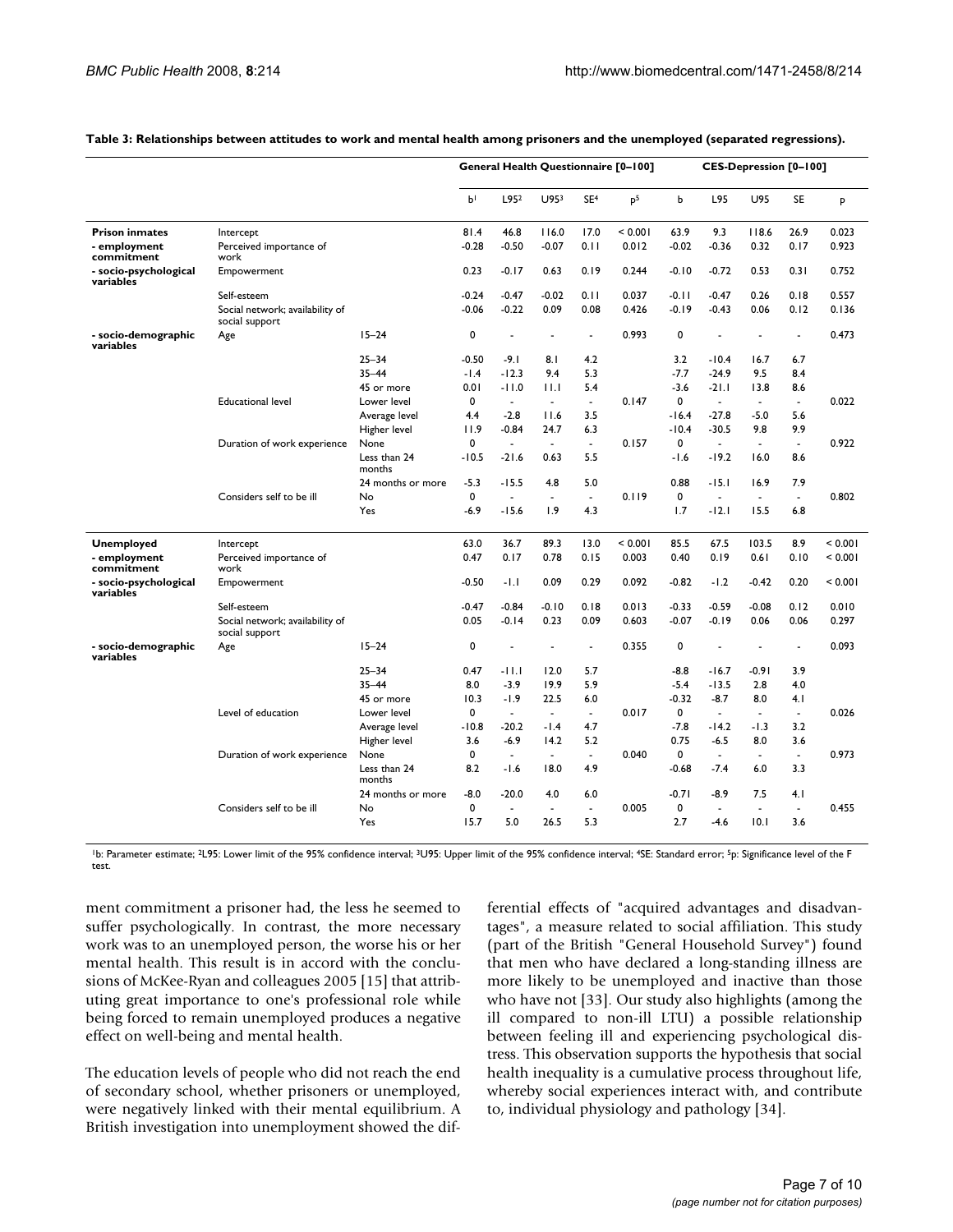**Table 4: Relationships between attitudes to work and mental health among prisoners and the unemployed (moderated regression).**

|                                    |                                                   |                     | <b>General Health Questionnaire</b><br>$[0 - 100]$ |                |                | <b>CES-Depression [0-100]</b> |                |         |                          |              |                |                |
|------------------------------------|---------------------------------------------------|---------------------|----------------------------------------------------|----------------|----------------|-------------------------------|----------------|---------|--------------------------|--------------|----------------|----------------|
|                                    |                                                   |                     | Ы                                                  | L952           | U953           | SE <sup>4</sup>               | p <sup>5</sup> | b       | L95                      | U95          | SE             | P              |
| <b>Prison inmates</b>              | Intercept                                         |                     | 81.4                                               | 37.8           | 125.1          | 21.9                          | < 0.001        | 63.9    | 20.6                     | 107.2        | 21.8           | 0.004          |
| - employment<br>commitment         | Perceived importance of work                      |                     | $-0.28$                                            | $-0.55$        | $-0.01$        | 0.14                          | 0.043          | $-0.02$ | $-0.29$                  | 0.25         | 0.14           | 0.905          |
| - socio-psychological<br>variables | Empowerment                                       |                     | 0.23                                               | $-0.27$        | 0.73           | 0.25                          | 0.361          | $-0.10$ | $-0.59$                  | 0.40         | 0.25           | 0.695          |
|                                    | Self-esteem                                       |                     | $-0.24$                                            | $-0.53$        | 0.04           | 0.15                          | 0.096          | $-0.11$ | $-0.39$                  | 0.18         | 0.14           | 0.465          |
|                                    | Social network; availability of<br>social support |                     | $-0.06$                                            | $-0.26$        | 0.14           | 0.10                          | 0.534          | $-0.19$ | $-0.38$                  | 0.01         | 0.10           | 0.063          |
| - socio-demographic<br>variables   | Age                                               | $15 - 24$           | 0                                                  |                |                |                               |                | 0       |                          |              |                |                |
|                                    |                                                   | $25 - 34$           | $-0.50$                                            | $-11.4$        | 10.3           | 5.4                           | 0.927          | 3.2     | $-7.6$                   | 13.9         | 5.4            | 0.560          |
|                                    |                                                   | $35 - 44$           | $-1.4$                                             | $-15.2$        | 12.3           | 6.9                           | 0.836          | $-7.7$  | $-21.3$                  | 5.9          | 6.8            | 0.265          |
|                                    |                                                   | 45 or more          | 0.01                                               | $-13.9$        | 14.0           | 7.0                           | 0.998          | $-3.6$  | $-17.4$                  | 10.2         | 6.9            | 0.604          |
|                                    | <b>Educational level</b>                          | Lower level         | 0                                                  | ÷.             | ÷.             | $\blacksquare$                | $\omega$       | 0       | $\omega$                 | $\omega$     | $\sim$         |                |
|                                    |                                                   | Average level       | 4.4                                                | $-4.7$         | 13.5           | 4.6                           | 0.339          | $-16.4$ | $-25.4$                  | $-7.4$       | 4.5            | < 0.001        |
|                                    |                                                   | Higher level        | 11.9                                               | $-4.2$         | 28.1           | 8.1                           | 0.145          | $-10.4$ | $-26.4$                  | 5.7          | 8.0            | 0.202          |
|                                    | Duration of work experience                       | None                | 0                                                  | ÷.             | ÷.             | ä,                            | L.             | 0       | $\overline{\phantom{a}}$ | $\sim$       | $\sim$         | ä,             |
|                                    |                                                   | Less than 24 months | $-10.5$                                            | $-24.5$        | 3.6            | 7.1                           | 0.141          | $-1.6$  | $-15.5$                  | 12.4         | 7.0            | 0.823          |
|                                    |                                                   | 24 months or more   | $-5.3$                                             | $-18.1$        | 7.4            | 6.4                           | 0.407          | 0.88    | $-11.8$                  | 13.6         | 6.4            | 0.890          |
|                                    | Considers self to be ill                          | No                  | 0                                                  | $\overline{a}$ | ÷.             | ä,                            | ÷,             | 0       | $\blacksquare$           | $\sim$       | $\blacksquare$ | ä,             |
|                                    |                                                   | Yes                 | $-6.9$                                             | $-17.9$        | 4.2            | 5.5                           | 0.218          | 1.7     | $-9.2$                   | 12.7         | 5.5            | 0.756          |
| <b>Unemployed</b>                  | Intercept                                         |                     | 63.0                                               | 40.2           | 85.8           | 11.5                          | < 0.001        | 85.5    | 62.9                     | 108.2        | 11.4           | < 0.001        |
| - employment<br>commitment         | Perceived importance of work                      |                     | 0.47                                               | 0.21           | 0.74           | 0.13                          | < 0.001        | 0.40    | 0.13                     | 0.66         | 0.13           | 0.004          |
| - socio-psychological<br>variables | Empowerment                                       |                     | $-0.50$                                            | $-1.0$         | 0.01           | 0.25                          | 0.054          | $-0.82$ | $-1.3$                   | $-0.32$      | 0.25           | 0.002          |
|                                    | Self-esteem                                       |                     | $-0.47$                                            | $-0.79$        | $-0.15$        | 0.16                          | 0.004          | $-0.33$ | $-0.65$                  | $-0.02$      | 0.16           | 0.039          |
|                                    | Social network; availability of<br>social support |                     | 0.05                                               | $-0.11$        | 0.21           | 0.08                          | 0.554          | $-0.07$ | $-0.23$                  | 0.09         | 0.08           | 0.411          |
| - socio-demographic<br>variables   | Age                                               | $15 - 24$           | 0                                                  |                |                | ÷                             |                | 0       |                          |              | ä,             | ۰              |
|                                    |                                                   | $25 - 34$           | 0.47                                               | $-9.6$         | 10.5           | 5.0                           | 0.925          | $-8.8$  | $-18.8$                  | IJ           | 5.0            | 0.082          |
|                                    |                                                   | $35 - 44$           | 8.0                                                | $-2.3$         | 18.4           | 5.2                           | 0.126          | $-5.4$  | $-15.6$                  | 4.9          | 5.2            | 0.301          |
|                                    |                                                   | 45 or more          | 10.3                                               | $-0.27$        | 20.9           | 5.3                           | 0.056          | $-0.32$ | $-10.8$                  | 10.2         | 5.3            | 0.952          |
|                                    | Level of education                                | Lower level         | 0                                                  | ä,             | a.             | $\sim$                        | $\overline{a}$ | 0       | $\mathbf{r}$             | $\mathbf{r}$ | $\mathbf{r}$   | ÷.             |
|                                    |                                                   | Average level       | $-10.8$                                            | $-19.0$        | $-2.6$         | 4.1                           | 0.010          | $-7.8$  | $-15.9$                  | 0.34         | 4. I           | 0.060          |
|                                    |                                                   | Higher level        | 3.6                                                | $-5.5$         | 12.8           | 4.6                           | 0.432          | 0.75    | $-8.4$                   | 9.9          | 4.6            | 0.870          |
|                                    | Duration of work experience                       | None                | 0                                                  | $\overline{a}$ | $\blacksquare$ | $\blacksquare$                | $\overline{a}$ | 0       | $\sim$                   | $\sim$       | $\sim$         | $\blacksquare$ |
|                                    |                                                   | Less than 24 months | 8.2                                                | $-0.34$        | 16.8           | 4.3                           | 0.060          | $-0.68$ | $-9.2$                   | 7.8          | 4.3            | 0.873          |
|                                    |                                                   | 24 months or more   | $-8.0$                                             | $-18.4$        | 2.5            | 5.2                           | 0.132          | $-0.71$ | $-11.1$                  | 9.7          | 5.2            | 0.892          |
|                                    | Considers self to be ill                          | No                  | 0                                                  | ÷.             | ä,             |                               | L.             | 0       | $\mathbf{r}$             | ÷.           | $\overline{a}$ |                |
|                                    |                                                   | Yes                 | 15.7                                               | 6.4            | 25.1           | 4.7                           | 0.001          | 2.7     | $-6.5$                   | 12.0         | 4.6            | 0.556          |

<sup>1</sup>b: Parameter estimate; <sup>2</sup>L95: Lower limit of the 95% confidence interval; <sup>3</sup>U95: Upper limit of the 95% confidence interval; <sup>4</sup>SE: Standard error; <sup>5</sup>p: Significance level of the t-test.

Greater empowerment was associated with less depression. On average, prison inmates were more empowered than were the unemployed. The differentiating factors were community activism and autonomy, optimism and control over the future, and self-esteem/self-efficacy. A study that monitored ambulatory patients showed that those who had a full-time job were more empowered than those who did not [35]. In contrast, other research using the same scale as we did, found no difference among people using mental health services, emphasising the importance of workplace climate and its congruence with individual value systems [36].

Positive attitudes towards prisoners among those helping them have been reported to have an important beneficial impact on the effectiveness of various correctional rehabilitation programs and on successful reintegration. A number of strong correlations have been observed between negative attitudes towards prisoners and more pessimistic and punitive answers to general questions about prisoners, crime and punishment. Whether attitudes toward prisoners can be influenced by educational programs and the dissemination of factual information needs to be investigated [37]. These findings could have important implications, particularly for preventive work in prisons.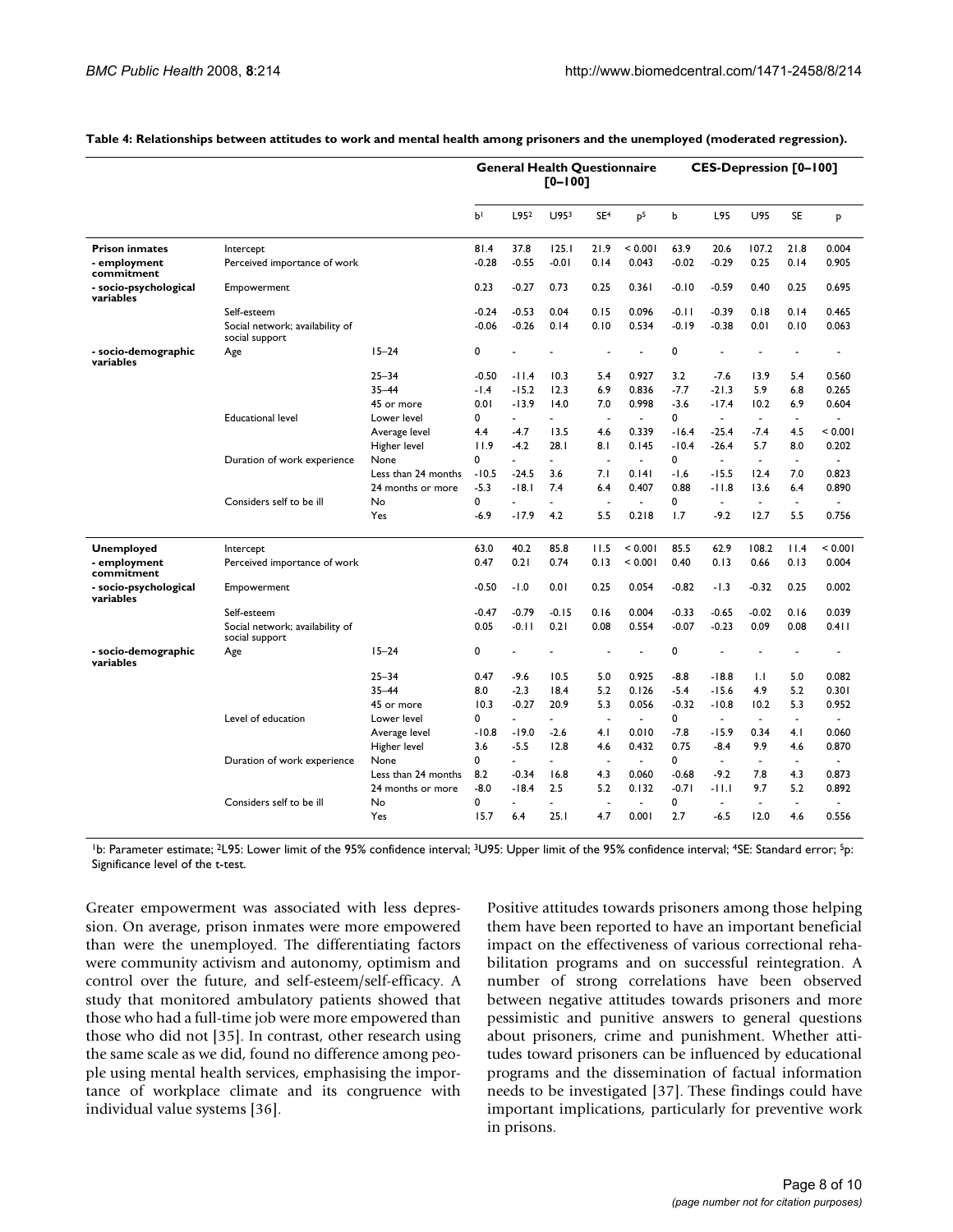|                                                | D١      | L952    | U95 <sup>3</sup> | SE <sup>4</sup> | p <sup>5</sup> |
|------------------------------------------------|---------|---------|------------------|-----------------|----------------|
| <b>General Health Questionnaire [0-100]</b>    |         |         |                  |                 |                |
| Perceived importance of work                   | 0.76    | 0.37    | 1.14             | 0.19            | < 0.001        |
| Empowerment                                    | $-0.73$ | $-1.44$ | $-0.02$          | 0.36            | 0.045          |
| Self-esteem                                    | $-0.23$ | $-0.66$ | 0.21             | 0.22            | 0.301          |
| Social network; availability of social support | 0.11    | $-0.14$ | 0.36             | 0.13            | 0.393          |
| <b>CES-Depression [0-100]</b>                  |         |         |                  |                 |                |
| Perceived importance of work                   | 0.41    | 0.03    | 0.79             | 0.19            | 0.033          |
| Empowerment                                    | $-0.72$ | $-1.43$ | $-0.02$          | 0.35            | 0.045          |
| Self-esteem                                    | $-0.23$ | $-0.66$ | 0.20             | 0.21            | 0.291          |
| Social network; availability of social support | 0.12    | $-0.13$ | 0.37             | 0.13            | 0.349          |

**Table 5: Slope parameters: differences between prison inmates and LTU (moderated regression).**

1D: Difference between Prison Inmates and LTU slope parameters; 2L95: Lower limit of the 95% confidence interval; 3U95: Upper limit of the 95% confidence interval; <sup>4</sup>SE: Standard error; <sup>5</sup>p: Significance level of the t-test.

The present investigation verifies that strong self-esteem is associated with the best mental health among both prisoners and the unemployed. Self-esteem has been widely studied in the field of unemployment, and is recognised as a better predictor of mental health than is finding a job [38]. One study [39] showed that acts of delinquency improved the self-esteem of young men with low socioeconomic status, regardless of their mental state. However, among depressed people, self-esteem was unstable. The authors suggest that it should not be considered predictive of mental health in the population they describe

#### *Limits of the study*

Our results should be interpreted with caution for the following reasons: we surveyed only small samples of volunteers (Luxembourg is one of the smallest countries in Europe). Only those prison inmates available at the times allocated for completing the questionnaires participated, and recruitment to the LTU group was limited to individuals who had been unemployed for exactly 12 months. Furthermore, the survey was cross-sectional and declarative, whereas the responses were subjective and dependent on the time of the interview. Conclusions should be drawn only with caution from comparisons of our samples with random populations of other countries, as many sociological, economic, psychological and cultural, factors may play a role.

Our findings are of a correlative nature only, and no conclusions can be drawn about causative links between attitudes with regard to employment commitment and mental health. Complementary longitudinal studies or randomised controlled trials would produce additional information.

# **Conclusion**

The types of professional support offered to prisoners and LTU should be tested in line with our preliminary results to better adapt them to the precise mental health needs of both populations. Randomized controlled trials could be carried out, with specific interventions for the two groups: prisoners could be helped to develop positive attitudes toward work and given the opportunity, with support, to find employment in semi-freedom (work release) or at the end of their sentences. With LTU, who value employment highly but cannot find it, the principal intervention to test would be help with getting a job.

The mental health profiles of the two groups in our study suggest that if a quick return to employment is not achieved, it stands to reason that psychological or psychiatric support would help them bear the emotional burden.

# **Competing interests**

The authors declare that they have no competing interests.

# **Authors' contributions**

MB: Scientific Director of the Equal-reset Project, participated in conceiving the study and writing the manuscript. RM: participated in conceiving the study and writing the manuscript. ELB: conducted the statistical analysis and participated in writing the manuscript. CH: Scientific Director of the Long-term Unemployment Project, participated in conceiving the study and writing the manuscript. All authors have read and approved the final manuscript.

# **Acknowledgements**

The authors wish to thank the following people for their co-operation in this study among inmates of a semi-open prison: Claude Haas (social science researcher), Marc Sinner (research technician) from the University of Luxemburg, Jean-François Schmitz (person in charge for the psycho socio educational service) and Marie-Anne Mersch (director associate) from Givenich Penitentiary Centre. They would also like to thank the European